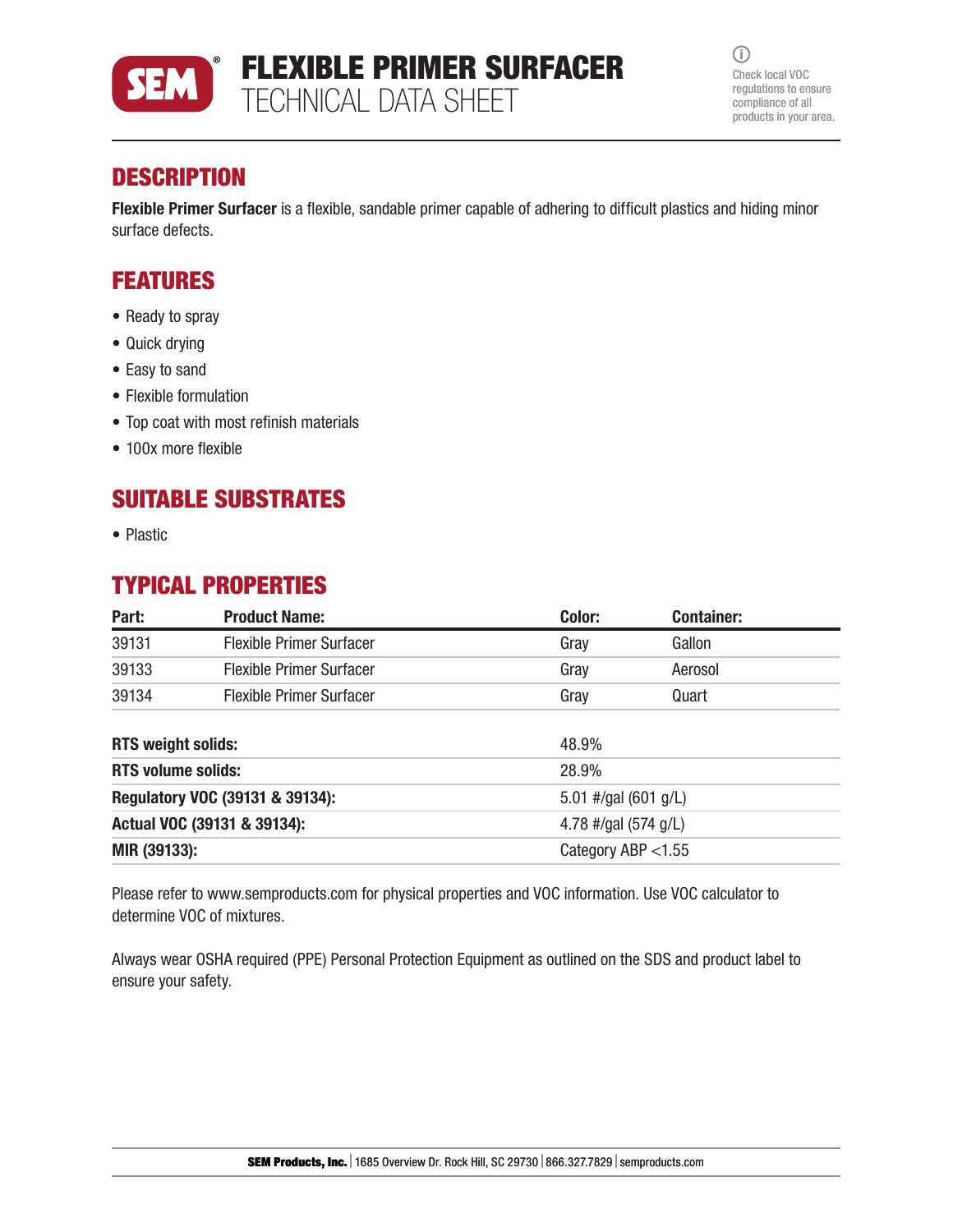# HANDLING AND APPLICATION



### PREPARATION:

- **1.** Clean surface with **Scuff & Clean** using a gray scuff pad. Rinse with water and dry.
- 2. Next, clean with Plastic & Leather Prep or XXX Universal Surface Cleaner.
- 3. Sand surface with P180 P320 grit sandpaper and clean again with Plastic and Leather Prep or XXX Universal Surface Cleaner.

Repair damaged areas per the SEM RAB-2, Plastic Repair and Refinishing Procedures.

### MIXING:

#### AEROSOL:

Agitate thoroughly! Shake for 1 minute after mixing ball begins to rattle.

### QUARTS AND GALLONS:

Ready to spray. DO NOT THIN. Stir thoroughly before using.

### APPLICATION:

| <b>Fluid Tip:</b>                      | $1.8 - 2.0$                 |  |
|----------------------------------------|-----------------------------|--|
| <b>Air Pressure:</b>                   | $8 - 10$ psi with HVLP      |  |
|                                        | $30 - 35$ psi with non-HVLP |  |
| Coats:                                 | 2 medium                    |  |
| л.<br><b>Flash Time between Coats:</b> | $5 - 10$ minutes            |  |

Allow the final coat to dry for  $30 - 40$  minutes. Block sand with  $320 - 400$  grit sand paper.



Note: If clogging develops, remove spray button with a twisting motion and clean with XXX Universal Gun Cleaner or material compliant with VOC regulations in your area. Do not stick pin or other object into can. Gently replace spray button with top of can and spray button pointed away from you.

After each use, turn can upside down and spray several seconds to clear spray tip.



### CLEANUP:

Clean spray equipment with appropriate cleaning materials compliant with VOC regulations in your area.



### STORAGE:

Flexible Primer Surfacer should be stored in a cool dry place with adequate ventilation away from heat, sparks and flames. The shelf life for Flexible Primer Surfacer Aerosols is 2 years when stored under normal conditions while the shelf life for **Flexible Primer Surfacer** quarts and gallons is 3 years.